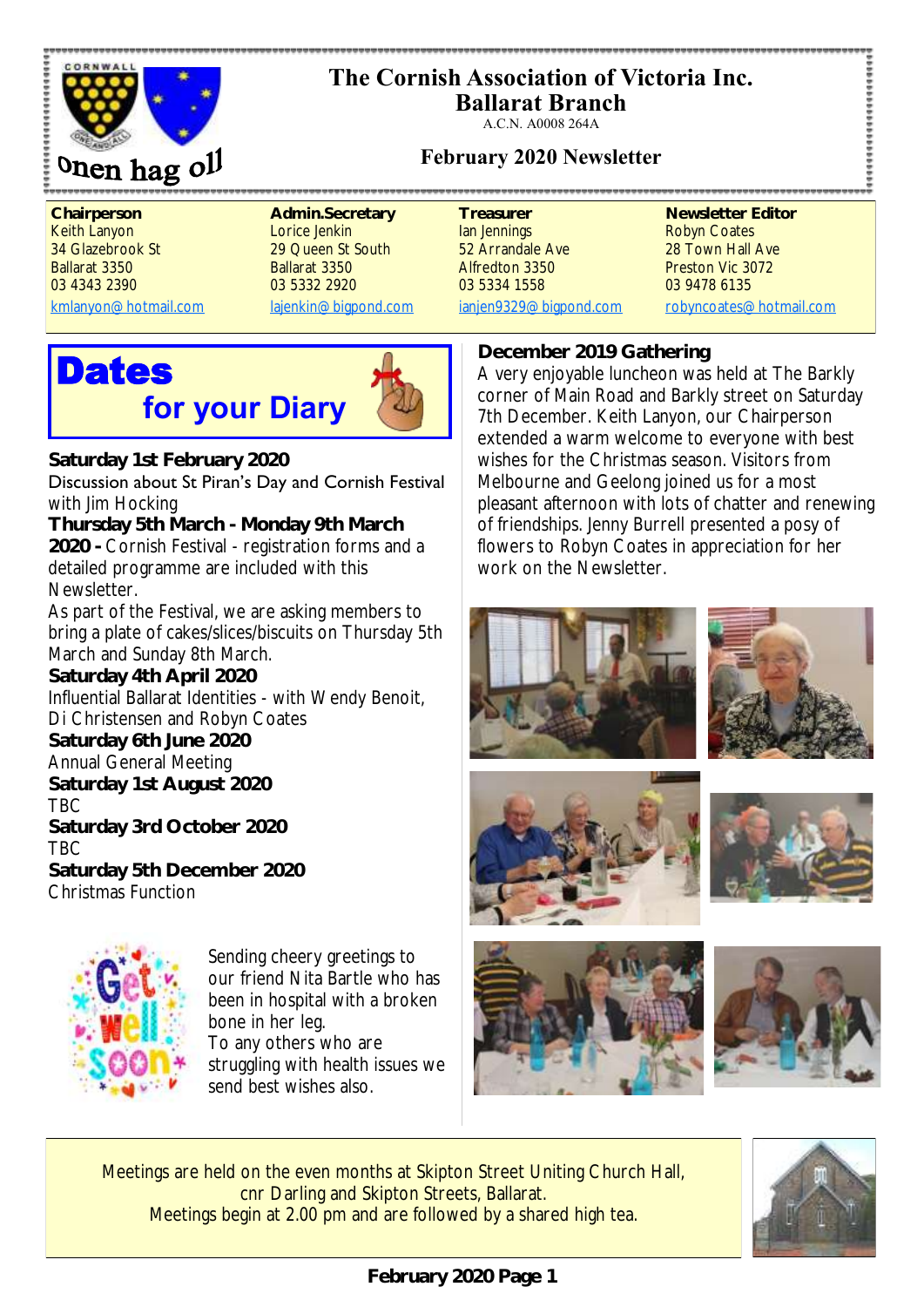## **PEARS SOAP**

When my first child was born, both the Maternity staff at the hospital and the Baby Health Centre Sister told me that the safest soap for a baby's skin was that made by Pears.



Coincidentally my mother told me that she had used Pears soap when my brother and I were born.

I am quite sure nowadays with all the products available for babies, Pears soap wouldn't be high on the list as new parents opt for the various lotions that are supposedly hypoallergenic and less likely to cause any irritation to a new born's skin.

Pears soap was first manufactured by Andrew Pears in London but is now made by Unilever and produced in India.

Andrew Pears was born in 1768 son of William, a farmer and Elizabeth (Wilkey) Pears at St Ewe, near Mevagissey, Cornwall.

His mother died when he was seven years old.

He moved to London in 1789 from his home in Mevagissey where he trained as a barber.

On 6th February 1794, he married Elizabeth Spencer at St Marylebone church and in November 1794 their first child, Elizabeth was born, followed two years later by their daughter, Mary Ann.

Andrew Pears opened a barber's shop in Gerrard Street, Soho, and attracted the custom of many wealthy families.

He noticed that the London upper classes had a delicate white complexion whereas a tanned face was associated with the working class who worked in the outdoors.

Andrew Pears realised that there was a need for a gentle soap for these delicate complexions.

After much trial and error he found a way of removing the impurities and refining the base soap before adding the delicate perfume of garden flowers.

His product was a high-quality soap, and had the additional benefit of being transparent.

His method of mellowing and ageing each Pears Bar, for over two months, is still used today where natural oils and pure glycerine are combined with the delicate fragrance of rosemary, cedar and thyme. In 1835, he took on a partner, his grandson Francis Pears, and they moved to new premises at 55 Wells Street, just off Oxford Street.

Andrew Pears retired from business in 1838, leaving his grandson, Francis, to continue the business of the London-based firm of A & F Pears.

#### In October 1821 Andrew's wife Elizabeth, aged 44, died and Andrew died in May 1845.

In the will of Andrew Pears, he left various legacies but the bulk of his estate he left to his grandson Francis, who was the son of his daughter Elizabeth (Cameron) - I am not sure why Francis adopted the surname Pears.

Francis married and his daughter married a Thomas J Barratt who joined his father-in-law in the family business.

Thomas focused on the advertising and promotion of Pears Soap and devised an innovative advertising campaign for Pears Soap, using a variety of methods available to him at the time.

The great great grandson of Andrew Pears, Thomas Clinton Pears (1882–1912), was travelling First Class aboard *RMS Titanic* on the ship's maiden voyage from England to New York in April, 1912 with his wife, Edith Ann (Wearne) Pears (1889–1956). Thomas was lost, while Edith was rescued.

Thomas had joined the company in 1903, and was responsible for running Isleworth Works and Lanadrom Rubber's estates in Malaya. It is thought he may have been travelling to the USA to look at a site for his company's expansion into America.

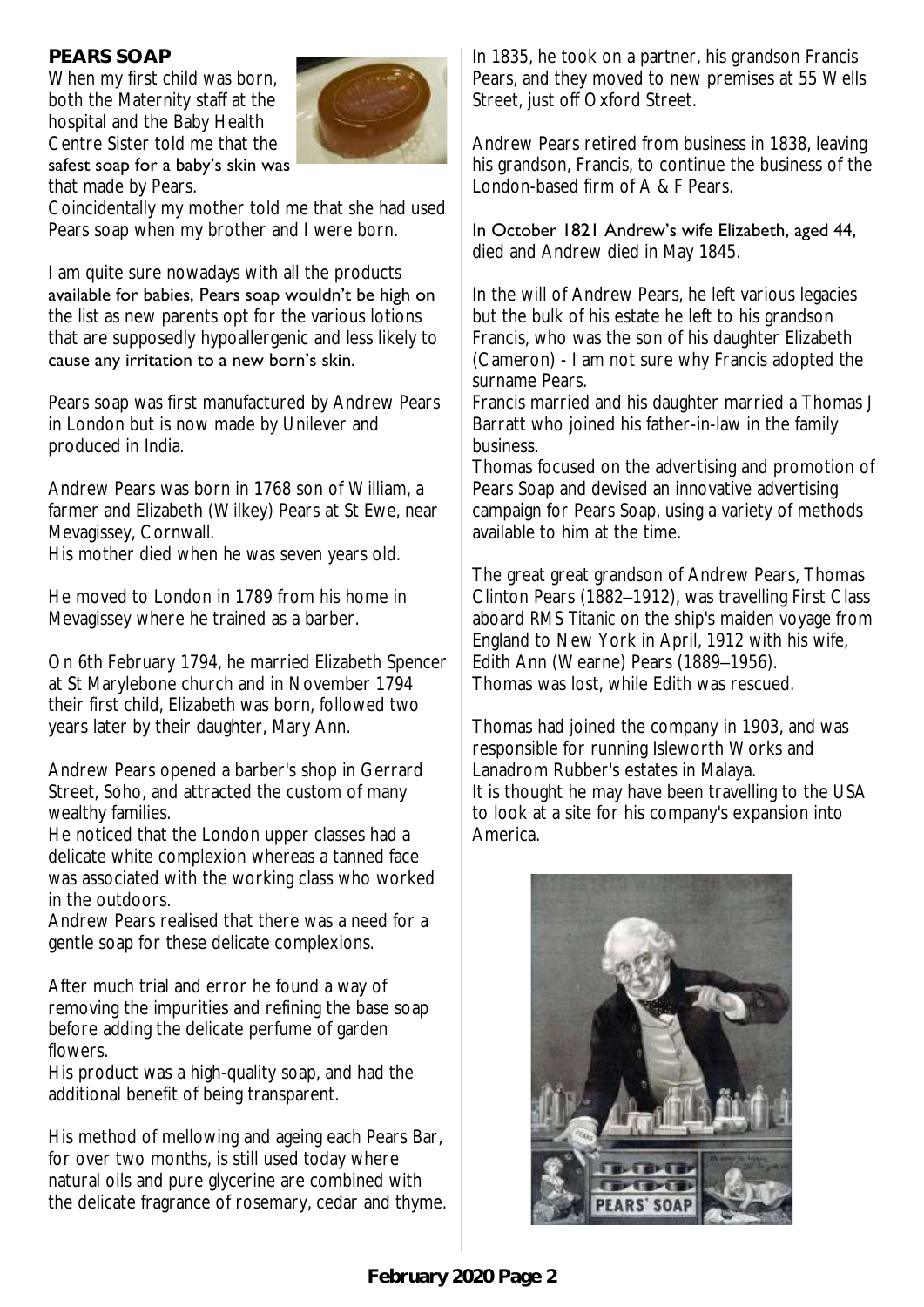# **ROOTS WEB MAILING LISTS**

For those of you who have used the Roots Web Mailing lists, it is sad that they are no longer going to function.

Many list administrators are looking to see if they can establish new lists and some groups have already established a new group. Keep checking with your group for updates.

From Roots Web:

*Beginning March 2nd, 2020 the Mailing Lists functionality on RootsWeb will be discontinued. Users will no longer be able to send outgoing emails or accept incoming emails.* 

*Additionally, administration tools will no longer be available to list administrators and mailing lists will be put into an archival state.*

*Administrators may save the emails in their list prior to March 2nd.*

*After that, mailing list archives will remain available and searchable on RootsWeb.*

*As an alternative to RootsWeb Mailing Lists, Ancestry message boards are a great option to network with others in the genealogy community.*

*Message boards are available for free with an Ancestry registered account.*

*Thank you for being part of the RootsWeb family and contributing to this community.*

*Sincerely,*

*The RootsWeb team*

#### **CHANGE OF EMAIL ADDRESS**

Late last year our internet provider had great problems with emails, so I have changed my email address for all newsletter articles to [robyncoates@hotmail.com](mailto:robyncoates@hotmail.com)

Could you please update your records?

#### **A FEW PHRASES HEARD OFTEN IN CORNWALL**

Dreckly - An unspecified time; later

Alright? - Hello, how are you?

Geddon me bewty! - Hello my friend

Some maid - What a girl

Born in a barn? - Close the door!

Wasson/wazzon - what's happening?

Emmet - a tourist

Me 'ansum - a term of endearment

Mizzle - a bit of mist, drizzle or rain

Proper job - a job well done

Alright ar'ee? - are you okay?

#### **THE COCKNEY ALPHABET**

Alison Stephen has sent me this Cockney Alphabet. It took me a couple of reads through to work out some of them. Have a chuckle.

A for Horses - 'ay' for 'orses'

B for Mutton - beef or mutton

C for th' Highlanders - Seaforth Highlanders, a Scottish regiment

D for ential - Deferential or D for dumb - deaf or dumb

E for Adam - Eve or Adam or E for Brick - heave a brick

F for essence - effervescence

G for Police - Chief of Police

H for Respect - Age for respect or H for consent age of consent

I for Novello - Ivor Novello, a musical impresario J for Oranges - Jaffa Oranges, a treat after war time rationing

K for 'ancis - Kay Francis, a film star or K for Restaurant - Caf or restaurant

L for Leather - 'ell for leather, running fats

M for Sis - emphasis

N for Dig - infradig or N for Lope - envelope

O for the Garden Wall - a popular song or O for the Wings of a Dove - O for the Rainbow

P for a Penny or P for Relief

Q for a Song or Q for everything or Q for the Bus

R for Askey - 'Arfer Askey, a radio comedian or 'Arfer for Mo, a just in minute

S for you - 'as for you

T for Two - tea for two

U for Me - from the song Tea for Two

V for France - viva la France

W for a Quid - double you for a quid

X for Breakfast - eggs for breakfast

Y for Mistress - wife or mistress

Z for breezes - zephyr breezes

Cockney Pearly Queens

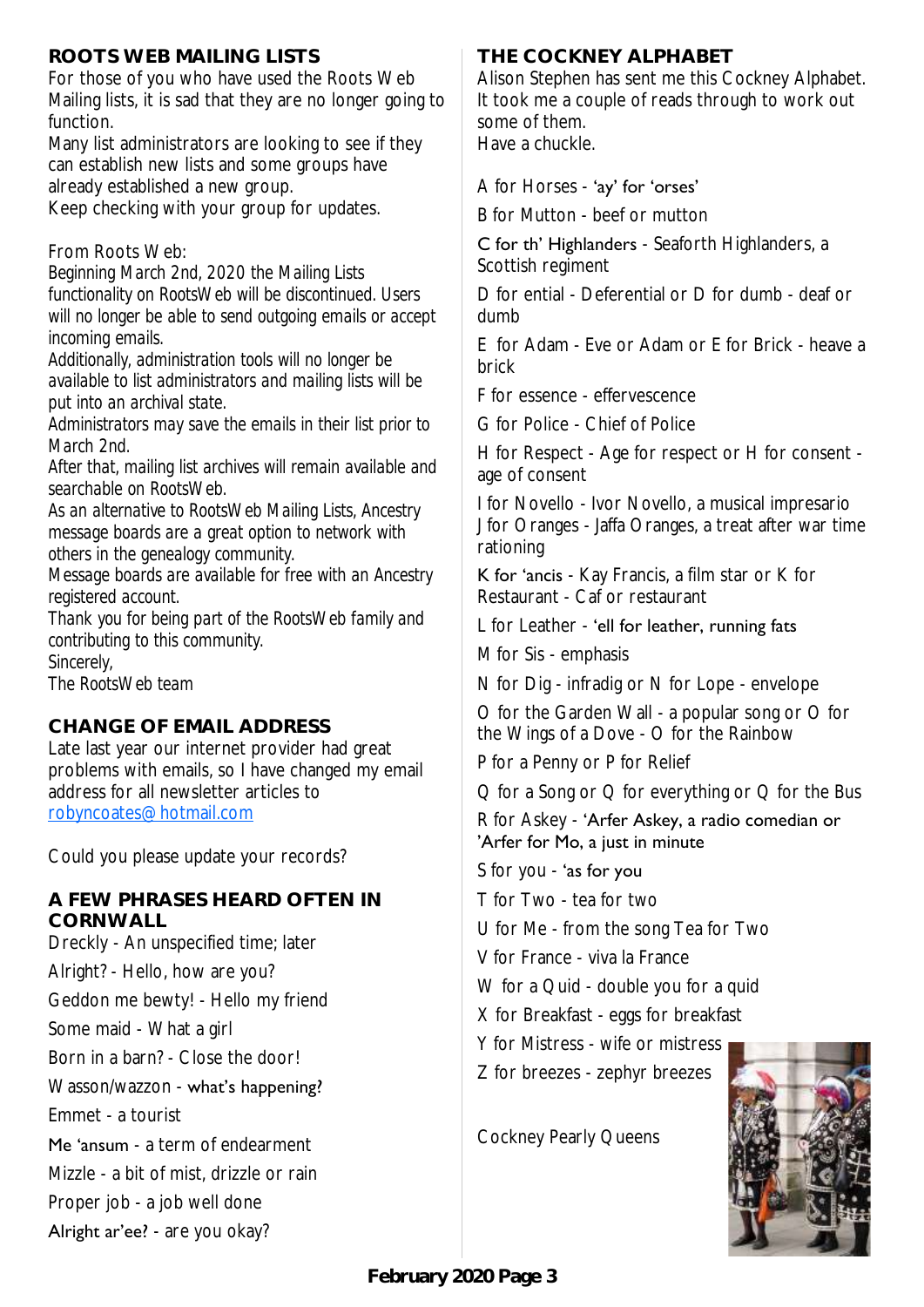# **ROBERT HICHENS**

In the December newsletter I wrote concerning an exhibition we were fortunate to see at the Maritime Museum in Falmouth featuring the *Titanic*.



One of the exhibits had the following:

*Of the eleven Cornish crewmen, the most famous is Quartermaster Robert Hichens from Newlyn, the man who had been at the wheel when the ship struck the iceberg. He survived, but his conduct in command of boat six – refusing to return to pick up people in the water, to*  lend a hand rowing and to acknowledge the light of the *rescue ship was anything more than a shooting star made sure he is never seen as one of the heroes in Titanic Stories.*

#### Since then I have read more on this tragic man's life. According to the *RMS Titanic* site:

*Robert Hichens was born in St Peter's Square, Newlyn, Cornwall on 16th September 1882. He was the son of a fisherman, Philip Hichens and Rebecca Hichens (née Wood) - Philip was originally from Whitby, North Yorkshire. Robert was the eldest of the family, his younger siblings were, Angelina, William (Willie), Richard (Dick), Julliette,* 

*Frederick (Feddoe), Sidney (Sid), James (Jim) and Elizabeth (Lizzie).*

*By 1906 he was shown on his marriage certificate to be a "master mariner".* 

*He had married Florence Mortimore at the parish church of Manaton, Devon on 23rd October in that year.*

*Hichens had served as Quartermaster on many vessels but never in the North Atlantic.* 

*He had worked aboard mail boats and liners of the Union Castle and British India lines.* 

*Immediately prior to 'Titanic' he worked on the troop ship 'Dongola' sailing back and forth to Bombay, India . At the US Enquiry into the sinking of 'Titanic', Hichens stated that he had served on ships 'up about Norway and Sweden and Petersburg, and up the Danube.'*

#### *On 'Titanic' he was one of the six Quartermasters and signed-on on 6th April 1912.*

*At that time, he gave his home address as 43 St James Street, St Marys, Southampton, he lived there with his wife and two children.*

After the close of the inquiry Robert, returned to England arriving in Liverpool on 4th May 1912. On 7th May 1912, he testified at the British Enquiry where he had 492 questions put to him. Hichens may have gone to South Africa a year or two after the *Titanic* sinking as his brother was living in Johannesburg.

During the First War Robert Hichens served in the Royal Naval Reserve and in a Labour Corps. It was later stated that his Service character was very good.

Towards the end of the 1920s, Robert and his family moved to live in Torquay, Devon and he was engaged in a boat charter business whilst his wife Florence was running a boarding house. The boat charter business was not successful and Robert had a falling out with Harry Henley who had sold him the boat.

By the end of 1931, his wife and children had left Robert and moved to Southampton.

For the next 12 months, Robert toured the country looking for work, a search which proved unsuccessful.

It is believed that he became a heavy drinker, brought on by various factors in his life e.g. his experiences on *Titanic*, bleak job prospects, having his wife leave him.

Toward the end of 1933 he was determined to kill Harry Henley who had sold him the boat in Torquay as he believed this man to be the main cause of troubles. Somewhere on his travels he had managed to buy a revolver for £5 and went to Torquay to murder Harry Henley.

Having spent most of the day in various pubs on 12th November 1933, he confronted Harry Henley and demanded money from him.

When Henley refused and a punch up occurred. Hichens shot him in the head with the bullet passing through.

Although he lost a lot of blood, Henley managed to get to the police.

Robert was then taken to the Police station in a semi -conscious state and was remanded in custody. He tried to slash his wrists in police custody but survived - he was gaoled and he was released from prison in 1937.

Robert Hichens died on 23rd September 1940 aboard the cargo ship *English Trader* and is buried in Trinity Cemetery in Aberdeen.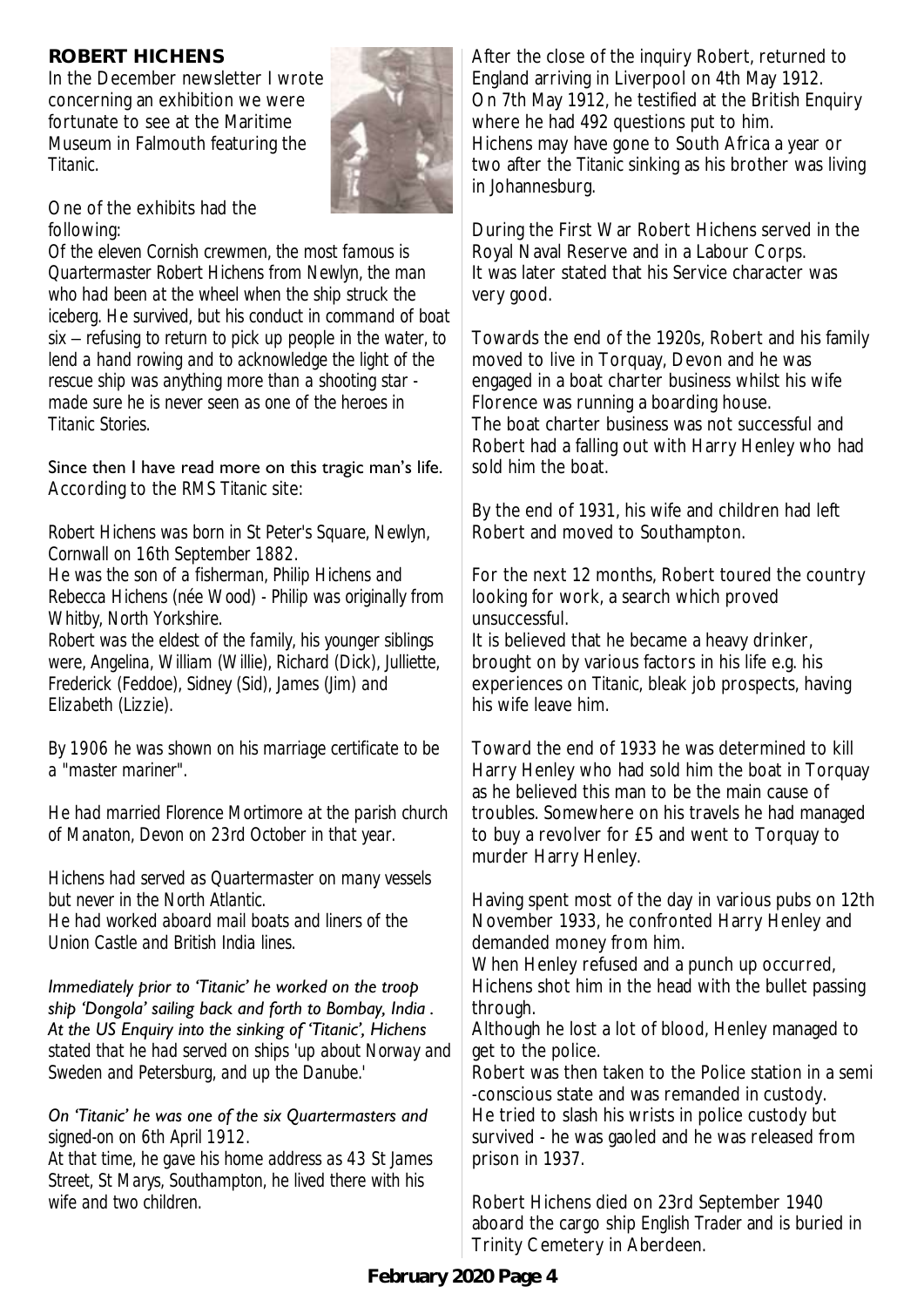**ECCLESIASTICAL DIRECTORY (**Ballarat and Ballarat East Directory1865-66) Whilst browsing through a collection of CDs and DVDs I have collected over the years regarding Family History, on one of these I discovered some old directories pertaining to Ballarat. This listing below is for churches in 1865/1866 people were obviously more devout then.

CHRIST CHURCH PARISH Churches:

Christ Church, Lydiard Street; St John's Church, Armstrong Street, Soldiers' Hill; Chapel of All Saints, Drummond Street South. Incumbent, Rev. John Potter, B.A.; curate, Rev. William Floyd; reader, J. Hollis.

ST PAUL'S PARISH

Churches: St Paul's, Humffray Street; St Mark's, Brown Hill; St James's, Little Bendigo. Incumbent, Rev. Robert T. Cummins; curate, Rev. C. Allanby.

#### ST STEPHEN'S DISTRICT.

St Stephen's Church, Clayton Street. Reader, W. Dobson.

ST PETER'S STURT STREET Rev. H. W. H. Adeny, incumbent.

WESLEYAN CHURCH 12 Churches, 3 Ministers. Rev. W. L. Binks, chairman of district; Rev. J. Albiston, Rev. S. Knight: assisted by 40 Lay preachers.

PRESBYTERIAN CHURCH OF VICTORIA 2 Churches. Ministers, the Rev. W. Henderson, and Rev. Duncan Fraser.

UNITED PRESBYTERIAN 2 Churches. Minister, Rev. E. T. Walker.

ROMAN CATHOLIC 2 Churches. Priest, Very Rev. Dr. L. L. Shiel.

WELSH PROTESTANTS 1 Church. Minister, Rev. Joseph Farr.

CONGREGATIONAL 3 Churches. Rev. J. J. Halley, Rev. S. B. Holt, Rev. J. M. Strongman. BAPTISTS 2 Chapels. Dawson Street, Rev. W. Suttons; Yuille Street, Rev. Dyer.

UNITED METHODIST FREE CHURCH 1 Chapel. Minister, Rev. J. Townend.

PRIMITIVE METHODISTS 3 Chapels. Ministers, Revds. J. Causland, G. B. Goold.

BIBLE CHRISTIAN 2 chapels, Revds. W.H. Hosken, and J. Orchard.

DISCIPLES OF CHRIST 1 Church.

LUTHERAN CHURCH Vacant.

UNITARIAN Place of Worship, Mechanics' Institute.

HEBREW SYNAGOGUE, Princes Street, Ballarat East

Divine Service commences on the evenings of Sabbath and Festivals, at such times as is customary in England. On the mornings of Sabbath and Festivals at eight o'clock. Honorary officers elected half yearly.

A few pages further was this interesting tidbit about Ballarat's water.

WATER SUPPLY. — The inhabitants of Ballarat were formerly exclusively supplied with water from a natural reservoir called Wendouree Lake. The water is conveyed into town by means of cast iron pipes. The supply is now largely increased by the addition of an artificial reservoir called Kirk's Dam, which is connected with the town by 18-inch mains, and mains have been laid in the principal streets of both boroughs. A large reservoir has been constructed at Harry Beale's swamp. Ten thousand pounds has been expended by the government, and thirty thousand pounds by the Borough Councils in water supply. Eight hundred acres have been gazetted as water reserves. The present annual income is about six thousand pounds. The Ballarat and Ballarat East Water Commission, composed of the members of the two Councils, have the sole control and management on behalf of the inhabitants. The officers are—J. A. Doane, Esq., Mayor of Ballarat; John Fussell, Esq., Mayor of Ballarat East (chairman); James Palmer (engineer), William Thomson (secretary), M. Barlow (reservoir keeper). The offices are at Commercial Chambers, Sturt Street.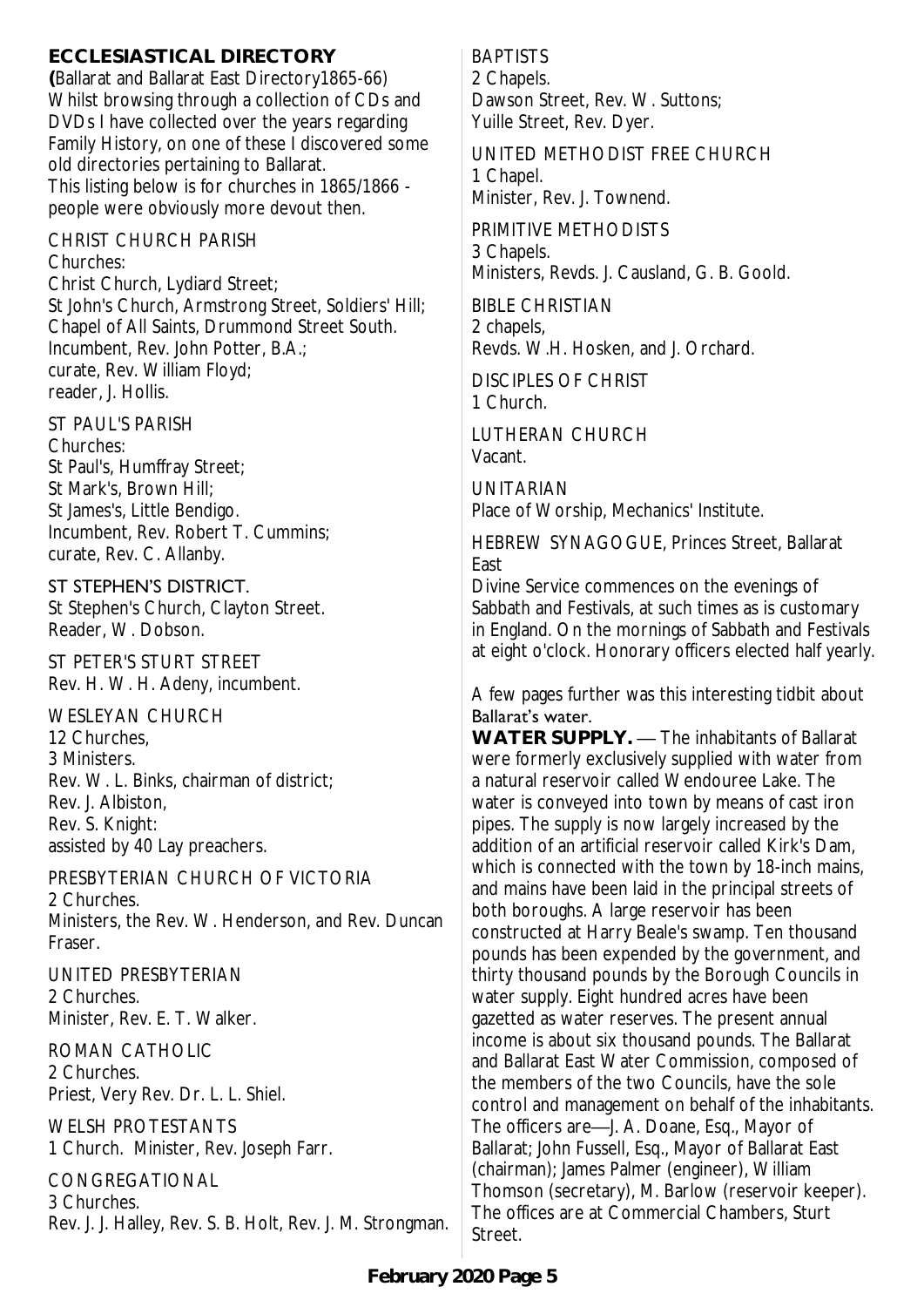**JOHN WHYKES Ballarat Mayor**  1900-1901 and 1905-1906

John Whykes was baptised in Kenwyn, Cornwall on 19th October 1845, now a suburb of Truro.

His baptismal records show his

parents as William Whykes and Mary Brimblecombe who had been married in 1838 in Devon.

John had siblings Martha (1839), George (1841), William (1843), and Mary Ann (1847)

His father's occupation varies on the baptismal records of his children - he is listed as an earthenware dealer, a hawker and a shop keeper. Sadly, William died in 1848 and his mother Mary married William Ellis, a wool comber aged 40, in Kenwyn in 1849.

(William Ellis died in 1864 and Mary married William Dunstan in 1865)

It would appear that all of the family except John came to Australia after the census of 1851, when they are all listed as living in St Dominic Street, Kenwyn, arriving in South Australia aboard *Samuel Boddington.*

In the Census of 1861, John was listed living with his maternal grandparents, William and Ann Brimblecombe.

William and Ann Brimblecombe were farmers on a small holding at Chagford in Devon and John was listed as an apprentice tailor.

Children I have found born to William and Mary Ellis were Elizabeth (1856) and Theodore Thomas (1859), both in Ballarat but it has been suggested that there was another child born before they left for Australia

John Whykes arrived in Victoria in March 1867 aboard the Ship *Underley* and joined his family in the Ballarat district. He began working as a tailor with Mr J Buckle becoming his foreman and cutter.

In 1872, he married Jane Wasley on 1st January.

Jane was the daughter of Josiah Wasley and his wife, Blanche (Northey) who were married in Kenwyn in 1848. Josiah was a miner and later reports suggest he was a mine manager and engineer. Jane was baptised on 23rd February 1851 in the district of Menheniot, Cornwall.

Josiah Wasley (aged 25), his wife Blanche (25), and three young children, Matthew (3), Jane (2) and Mary Ann Wasley (infant) arrived in South Australia in 1853 aboard the Ship *William Stewart.*

They travelled overland to Victoria where a further nine children were born - John (1855 d aged 3 months), John (1856 d aged 5 months), Sarah Ann (1857), Eda (1859 d aged 3), John James (1861), Eda (1863), Josiah (1866), Lucretia (1868), Clara Blanch (1870 d aged 9 weeks) and Rebecca Blanch (1871). One can only imagine the sadness and trauma of losing four little ones.

John and Jane Whykes had ten children. Matthew George (1872), William John (1874), Herbert (1876-1878), Ernest Josiah (1879), Albert (1881). Lydia Jane (1883), Ethel Mary (1885), Charles Leslie (1888), Frederick James (1890) and Ada Evelyn Blanche (1893).

After some years working with Mr Buckle as a tailor, John Whykes decided to set up in business and at one stage was employing between 20-40 people.

#### In 1894 it was recorded in 'Ballarat and Vicinity' \* that:

*Mr. Whykes is a Justice of the Peace a member of the Old Colonists' Association, member of committee of Ballarat Chamber of Commerce, and he is connected with both the Masonic and Manchester Unity I .O.O. F. lodges. He was at one time a very Prominent Oddfellow, and filled all the chairs in the local lodge He is an ardent amateur sportsman, and was president of the Ballarat South Football Club for some time. He now holds as a memento of their esteem a handsomely framed illuminated group containing the portraits of all the members of the club which was presented to him in 1891 by them.* 

*Mr. Whykes is a member of the two local bowling clubs being a live member of the Central Club.*

*It will thus be seen that the subject of this article has devoted much of his time towards benefiting the public, directly and indirectly and it is just to say that Mr. Whykes is one of the brightest examples of a useful, popular, and leading citizen.* 

*He has done not a little for mining since coming to the colony, and is a member of the Ballarat Stock Exchange. This position he takes advantage of to speculate on a large scale.* 

*At present he is a director of the Prince Regent Gold Mining Company, and is also a large holder of mining stocks in mines in the Murchison district of Western Australia.* 

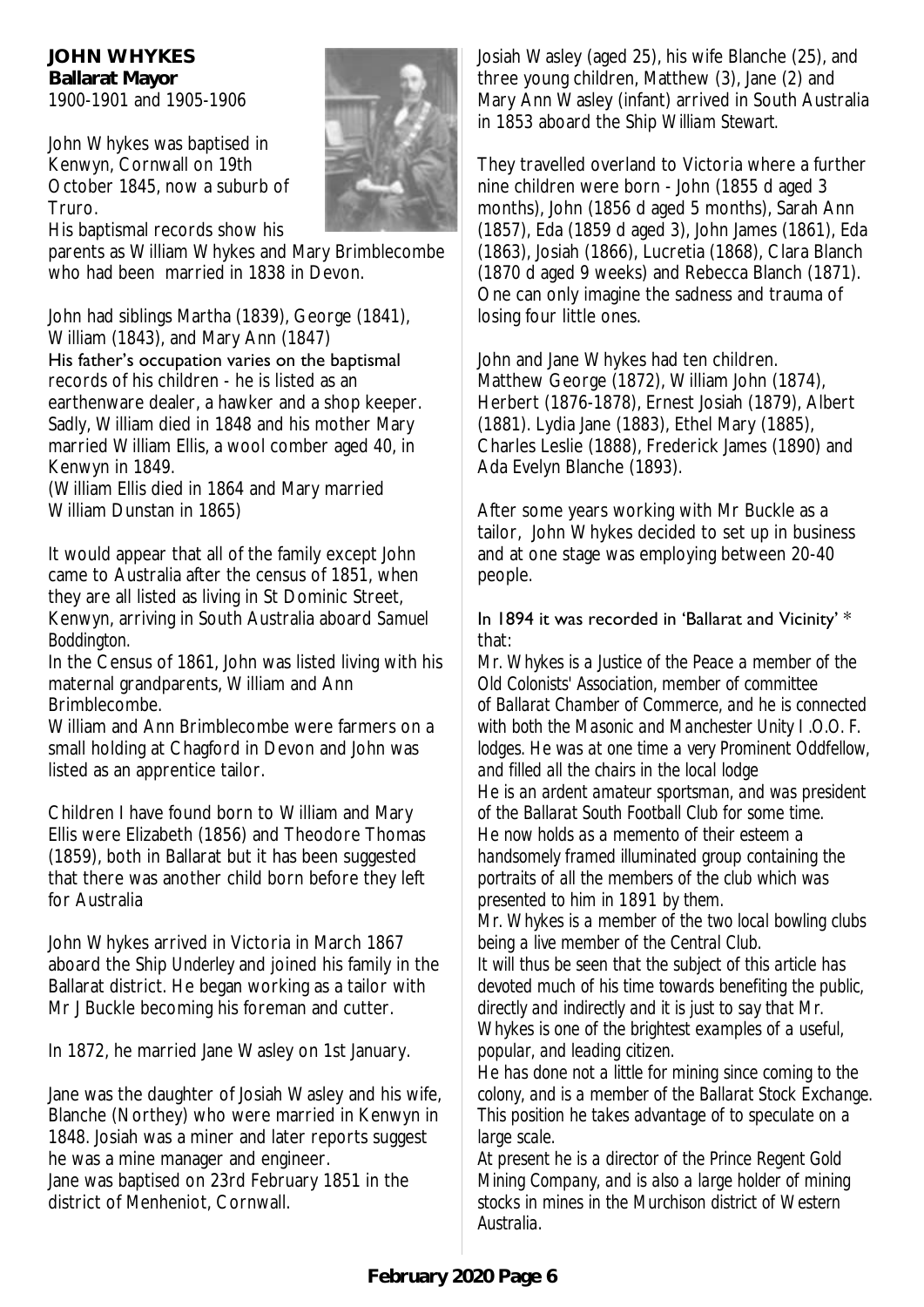*During the past twenty years he has been called upon to officiate as director in several mining companies.*

\* Ballarat and Vicinity - F W Niven, Printers and Publishers, Lydiard Street, Ballarat.

John Whykes served the Ballarat district in many roles.

According to M M McCallum, *Ballarat District Citizens and Sports,* as well as all his Mining, Lodge and Sporting Commitments, he was a Councillor from 1895-1908; he served two terms on the Water Commission; he was gazetted a JP 1890 and was the Mayor when Prince George (later George V) and his wife Mary visited in 1901.

John and Jane Whykes celebrated their 50th Wedding Anniversary in the Skipton Street Hall in 1922 and a very detailed report is given in *The Ballarat Star* on 4th January 1922*.* (see below for an edited version)

In '*Skipton Street Church and Sunday School - 150 Years of Christian Witness 1862-2012'*, John Whykes is mentioned as being a Trustee, Secretary, Sunday School Superintendent and Treasurer at one time or another.

*John Whykes, twice mayor of the city, has had a very long connection with the church in nearly every capacity, Mrs Whykes, connected with the cause from girlhood, was one of the most ardent workers the church and Sunday School had ever had.*

John Whykes died in June 1930 aged 84 and is buried in the Ballarat Old Cemetery. Jane his wife died in May 1932 aged 81.

Their address at the time of their deaths was 620 Drummond Street South, Ballarat.

(Almost opposite the Skipton Street Church)

**Ballarat Star (Vic. : 1865 - 1924), Wednesday 4 January 1922, page 6**

GOLDEN WEDDING

MR AND MRS J. WHYKES.

INTERESTING REUNION.

A most interesting reunion took place on Monday night at Skipton street Methodist Hall, when the golden wedding of Mr and Mrs John Whykes was celebrated.

Mr and Mrs Whykes who bear their years remarkably well, were wedded in 1872, in Ballarat, and have lived the whole of their married life in the district. Mrs Whykes was a daughter of the late Mr John Wasley, from whose family Judge Wasley is

sprung, and both families have been identified with the rise and progress of Ballarat since 1867, when they arrived in this district.

The gathering was in many ways an unusual one, in that practically the whole of the happy couple's family was present, and Mr and Mrs Whykes, from the head of the table, gazed not only on their children, but their children's children even unto the fourth generation…

There were also present Mr Wm. Whykes, of Buninyong, Mr John Whykes' elder brother; Mr J. Wasley, and Mrs Edith Moore, of Broken Hill.

The youngest son of Mr J. Whykes (Frederick) served in the war and was on board the transport Ballarat when she was torpedoed.

Mr and Mrs John Whykes were married on 1st January, 1872, by the Rev. S. B. Webber, and have gained the respect and esteem of a large circle of friends, some 50 or 60 of whom assembled in the hall at the invitation of the happy couple, in whose large family there has only seen one break, a son (Herbert) having died in infancy.

The guests sat down to an excellent re-past. Mr R Maddern, J.P, presided over the gathering, and after the ''bride'' had cut the wedding cake to the accompaniment of a fusilade of applause, the toast of "The King" was honoured.

The Hon. Alex. Bell, M.L.C., proposed the health of the bride and bridegroom. He took occasion to refer to the days when Mr and Mrs Whykes were married. There was, he said, no more respected couple in the district in those days, and all still respected them now that they were long past great pleasure that they looked now upon their children and their children's children …

Mr Badge, an old friend of the family, said that he and his wife were a year ahead of Mr and Mrs Whykes in the matter of golden weddings. He and Mr Whykes had worked together in the Sunday school for many years, and he had also worked under Mr Whykes, and could testify that he was a good man to work for.

#### He wished the "happy couple" all the best things that could come to them…

Mr John Evans, an old identity, supported the toast, and gave some interesting reminiscences of old mining days, especially of Maldon, where he had spent his early days….

Mr R. Pearse, Junior, also supported the toast, which was honoured with enthusiasm.

Congratulations were received from the Mayor and